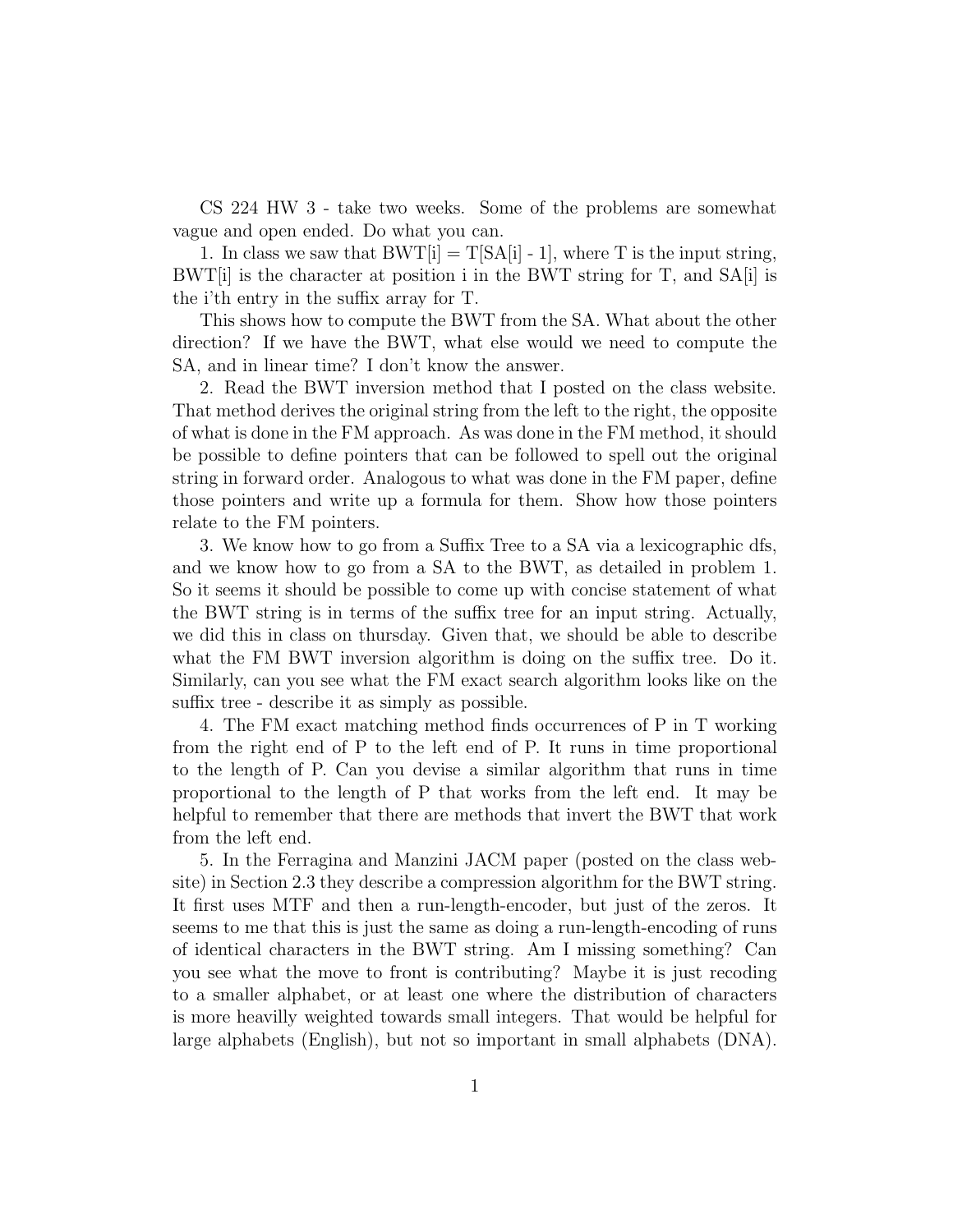Discuss.

6. In this guided exercise, you will work out the original suffix array algorithm given in the Manber and Myers paper. The method involves a general technique called "successive refinement", which is valuable to know, in addition to its use in suffix arrays.

## Successive refinement methods

Successive refinement is a general algorithmic technique that has been used for a number of string problems [?, ?, ?]. In the next several exercises, we introduce the ideas, connect successive refinement to suffix trees, and apply successive refinement to particular string problems.

Let S be a string of length n. The relation  $E_k$  is defined on pairs of suffixes of S. We say  $iE_kj$  if and only if suffix i and suffix j of S agree for at least their first k characters. Note that  $E_k$  is an equivalence relation and so it partitions the elements into equivalence classes. Also, since  $S$  has n characters, every class in  $E_n$  is a singleton. Verify the following two facts:

**Fact 1:** For any  $i \neq j$ ,  $iE_{k+1}j$  if and only if  $iE_kj$  and  $i + 1E_kj + 1$ .

**Fact 2:** Every  $E_{k+1}$  class is a subset of an  $E_k$  class and so the  $E_{k+1}$ partition is a refinement of the  $E_k$  partition.

We use a tree  $T$ , called the *refinement tree*, to represent the successive refinements of the classes of  $E_k$  as k increases from 0 to n. The root of T represents class  $E_0$  and contains all the n suffixes of S. Each child of the root represents a class of  $E_1$  and contains the elements in that class. In general, each node at level l represents a class of  $E_l$  and its children represent all the  $E_{l+1}$  classes that refine it.

Now modify  $T$  as follows. If node  $v$  represents the same set of suffixes as its parent node  $v'$ , contract v and  $v'$  to a single node. In the new refinement tree, T', each non-leaf node has at least two children. What is the relationship of  $T'$  to the suffix tree for string  $S$ ? Show how to convert a suffix tree for  $S$ into tree T' in  $O(n^2)$  time.

Several string algorithms use successive refinement without explicitly finding or representing all the classes in the refinement tree. Instead, they construct only some of the classes or only compute the tree implicitly. The advantage is reduced use of space in practice, or an algorithm that is better suited for parallel computation [?]. The original suffix array construction method [?] is such an algorithm. In that algorithm, the suffix array is obtained as a byproduct of a successive refinement computation where the  $E_k$ partitions are computed only for values of  $k$  that are a power of two. First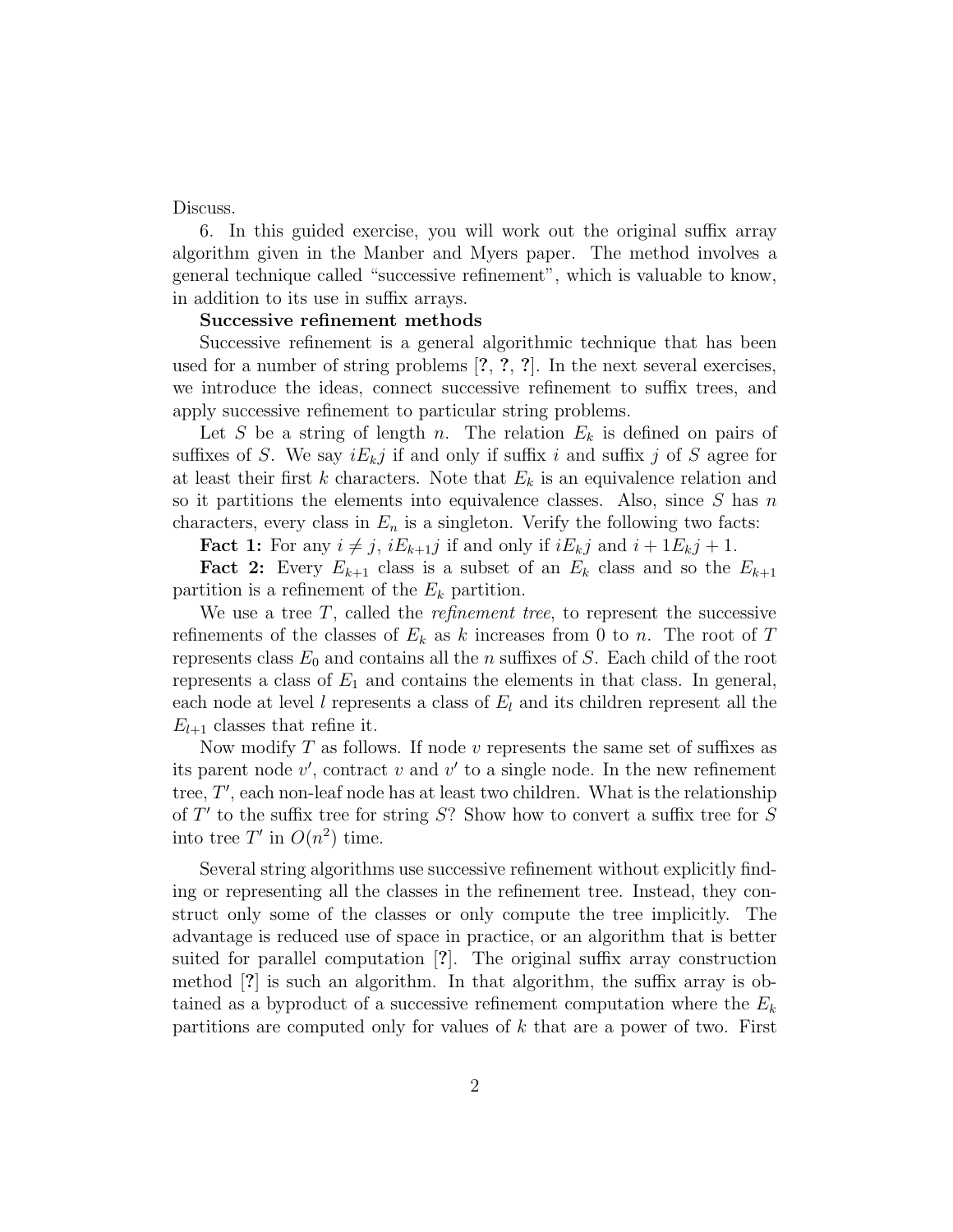we need an extension of Fact 1:

**Fact 3:** For any  $i \neq j$ ,  $iE_{2k}j$  if and only if  $iE_{k}j$  and  $i + kE_{k}j + k$ . From Fact 2, the classes of  $E_{2k}$  refine the classes of  $E_k$ .

The algorithm of [?] starts by computing the partition  $E_1$ . Each class of  $E_1$  simply lists all the locations in S of one specific character in the alphabet, and the classes are arranged in lexical order of those characters. For example, for  $S = mississippi\$ ,  $E_1$  has five classes:  $\{12\}$ ,  $\{2, 5, 8, 11\}$ ,  $\{1\}$ ,  $\{9, 10\}$ ,  $\{3, 4, 6, 7\}$ . The class  $\{2, 5, 8, 11\}$  lists the position of all the *i*'s in S and so comes before the class for the single  $m$ , which comes before the class for the  $s$ 's etc. The end-of-string character \$ is considered to be lexically smaller than any other character.

How  $E_1$  is obtained in practice depends on the size of the alphabet and the manner that it is represented. It certainly can be obtained with  $O(n \log n)$ character comparisons.

For any  $k \geq 1$ , we can obtain the  $E_{2k}$  partition by refining the  $E_k$  partition, as suggested in Fact 3. However, it is not clear how to efficiently implement a direct use of Fact 3. Instead, we create the  $E_{2k}$  partition in  $O(n)$  time, using a *reverse* approach to refinement. Rather than examining a class C of  $E_k$  to find how C should be refined, we use C as a refiner to see how it forces other  $E_k$  classes to split, or to stay together, as follows. For each number  $i > k$  in C, locate and mark number  $i - k$ . Then, for each  $E_k$ class A, any numbers in A marked by C identify a complete  $E_{2k}$  class. The correctness of this follows from Fact 3.

Give a complete proof of the correctness of the reverse refinement approach to creating the  $E_{2k}$  partition from the  $E_k$  partition.

Each class of  $E_k$ , for any k, holds the starting locations of a k-length substring of S. The algorithm in [?] constructs a suffix array for S using the reverse refinement approach, with the added detail that the classes of  $E_k$  are kept in the lexical order of the strings associated with the classes.

In more detail, to obtain the  $E_2$  partition of  $S = \text{missi}$ , process the classes of  $E_1$  in order, from the lexically smallest to the lexically largest class. Processing the first class,  $\{12\}$ , results in the creation of the  $E_2$  class  $\{11\}$ . The second  $E_1$  class  $\{2, 5, 8, 11\}$  marks indices  $\{1, 4, 7\}$  and  $\{10\}$ , and hence creates the three  $E_2$  classes  $\{1\}, \{4, 7\}, \{10\}$ . Class  $\{9, 10\}$  of  $E_1$  creates the two classes  $\{8\}, \{9\}$ . Class  $\{3, 4, 6, 7\}$  of  $E_1$  creates classes  $\{2, 5\}, \{3, 6\}$  of  $E_2$ . Each class of  $E_2$  holds the starting locations of identical substrings of length one or two. These classes, lexically ordered by the substrings they represent,